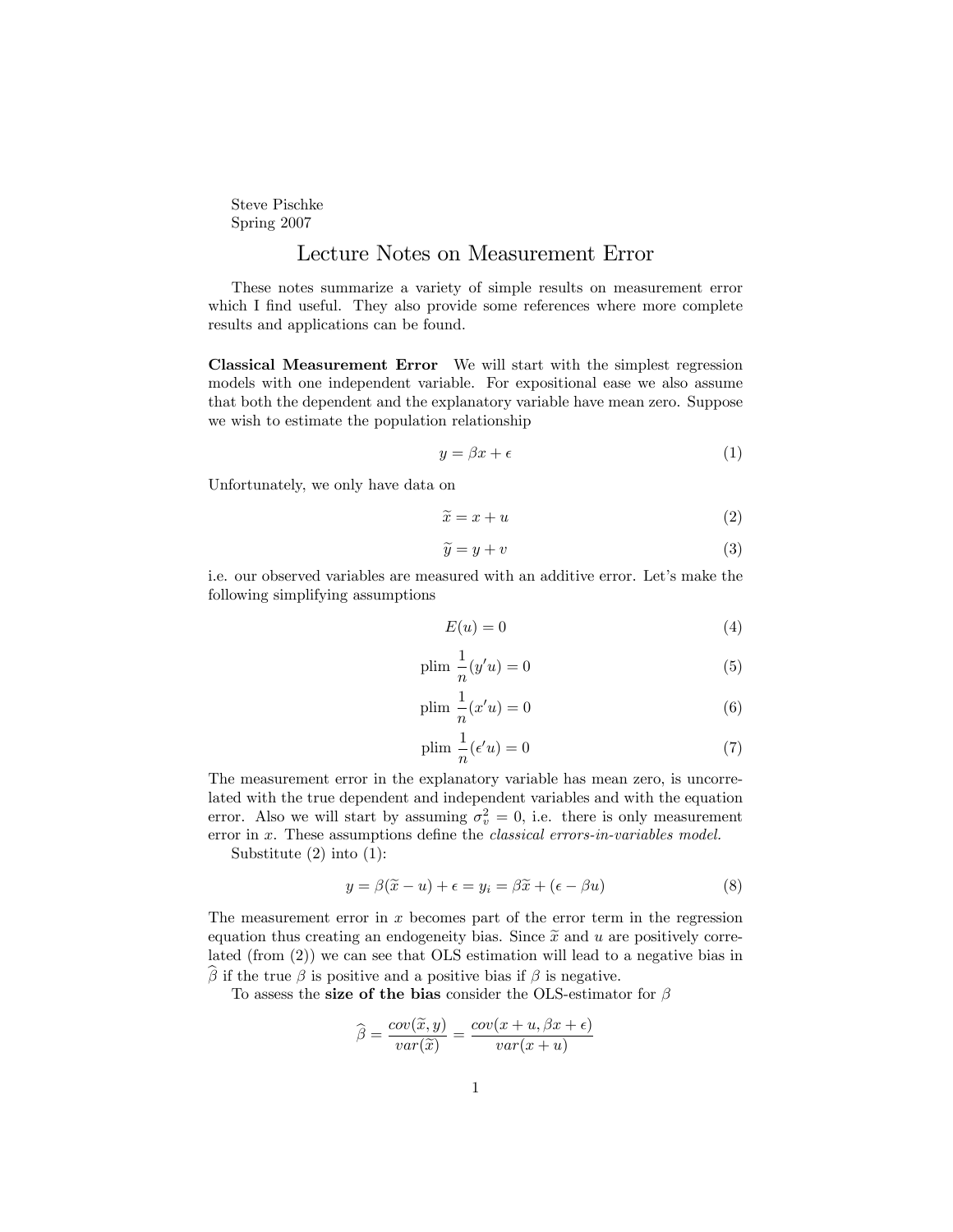$$
\mathrm{plim}\ \widehat{\boldsymbol{\beta}} = \frac{\beta \sigma_x^2}{\sigma_x^2 + \sigma_u^2} = \lambda \boldsymbol{\beta}
$$

where

and

$$
\lambda \equiv \frac{\sigma_x^2}{\sigma_x^2 + \sigma_u^2}
$$

The quantity  $\lambda$  is referred to as reliability or signal-to-total variance ratio. Since  $0 < \lambda < 1$  the coefficient  $\widehat{\beta}$  will be biased towards zero. This bias is therefore called *attenuation bias* and  $\lambda$  is the attenuation factor in this case.

The bias is

plim 
$$
\hat{\beta} - \beta = \lambda \beta - \beta = -(1 - \lambda)\beta = -\frac{\sigma_u^2}{\sigma_x^2 + \sigma_u^2} \beta
$$

which again brings out the fact that the bias depends on the sign and size of  $\beta$ .

In order to figure out what happens to the **estimated standard error** first consider estimating the residual variance from the regression

$$
\widehat{\epsilon} = y - \widehat{\beta}\widetilde{x} = y - \widehat{\beta}(x + u)
$$

Add and subtract the true error  $\epsilon = y - \beta x$  from this equation and collect terms.

$$
\widehat{\epsilon} = \epsilon - (y - \beta x) + y - \widehat{\beta} x - \widehat{\beta} u \n= \epsilon + (\beta - \widehat{\beta}) x - \widehat{\beta} u
$$

You notice that the residual contains two additional sources of variation compared to the true error. The first is due to the fact that  $\beta$  is biased towards zero. Unlike in the absence of measurement error the term  $\hat{\beta} - \beta$  does not vanish asymptotically. The second term is due to the additional variance introduced by the presence of measurement error in the regressor. Note that by assumption the three random variables  $\epsilon$ , x, and u in this equation are uncorrelated. We therefore obtain for the estimated variance of the equation error

plim 
$$
\widehat{\sigma_{\epsilon}^2} = \sigma_{\epsilon}^2 + (1 - \lambda)^2 \beta^2 \sigma_x^2 + \lambda^2 \beta^2 \sigma_u^2
$$

For the estimate of the variance of  $\sqrt{n}(\hat{\beta}-\beta)$ , call it  $\hat{s}$ , we have

$$
\text{plim } \hat{s} = \text{plim } \frac{\widehat{\sigma_{\epsilon}^{2}}}{\sigma_{\tilde{x}}^{2}} = \frac{\sigma_{\epsilon}^{2} + (1 - \lambda)^{2} \beta^{2} \sigma_{x}^{2} + \lambda^{2} \beta^{2} \sigma_{u}^{2}}{\sigma_{x}^{2} + \sigma_{u}^{2}}
$$
\n
$$
= \frac{\sigma_{x}^{2}}{\sigma_{x}^{2} + \sigma_{u}^{2}} \left(\frac{\sigma_{\epsilon}^{2}}{\sigma_{x}^{2}}\right) + \frac{\sigma_{x}^{2}}{\sigma_{x}^{2} + \sigma_{u}^{2}} (1 - \lambda)^{2} \beta^{2} + \frac{\sigma_{u}^{2}}{\sigma_{x}^{2} + \sigma_{u}^{2}} \lambda^{2} \beta^{2}
$$
\n
$$
= \lambda \frac{\sigma_{\epsilon}^{2}}{\sigma_{x}^{2}} + \lambda (1 - \lambda)^{2} \beta^{2} + \lambda^{2} (1 - \lambda) \beta^{2}
$$
\n
$$
= \lambda s + \lambda (1 - \lambda) \beta^{2}
$$

2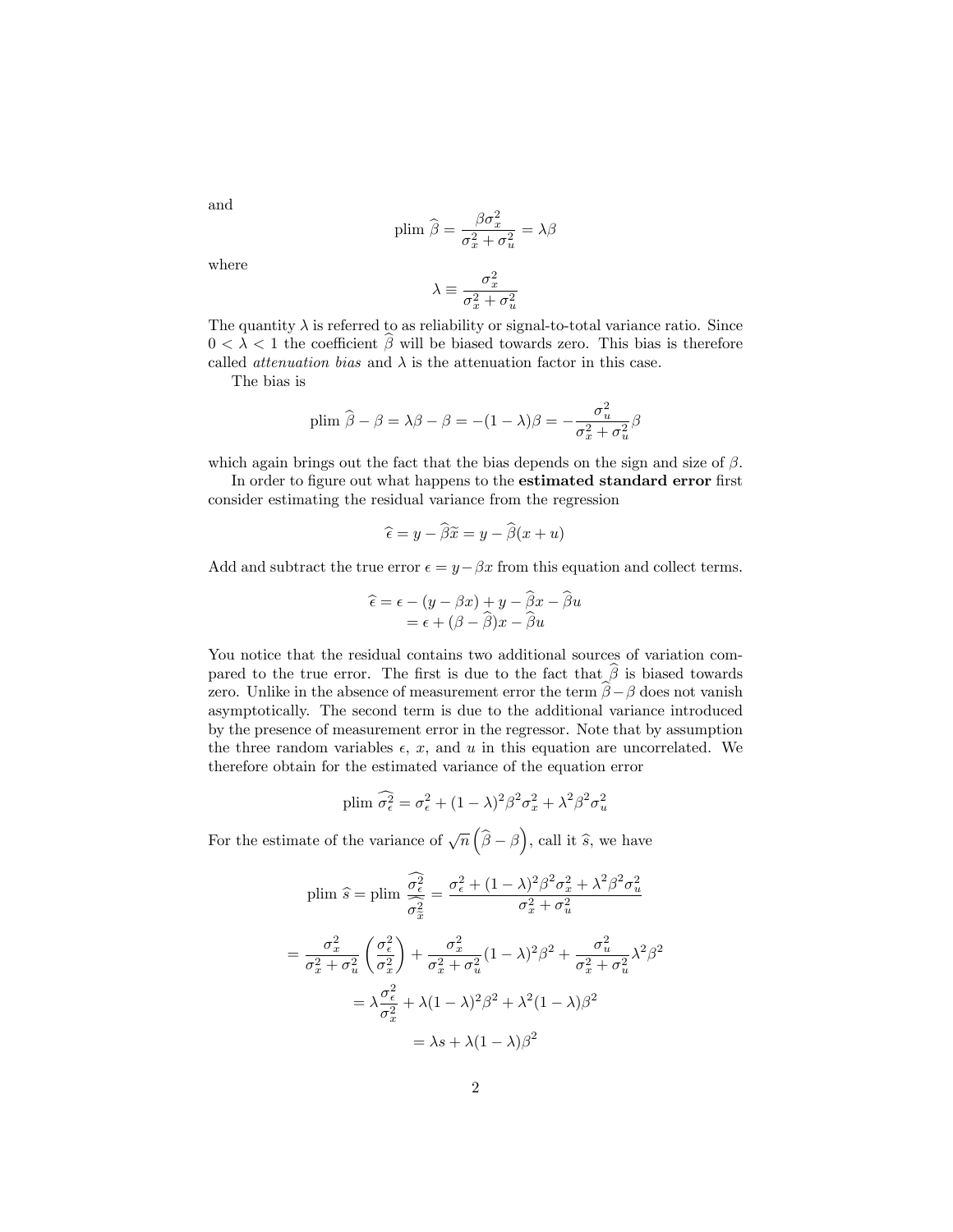The first term indicates that the true standard error is underestimated in proportion to  $\lambda$ . Since the second term is positive we cannot sign the overall bias in the estimated standard error.

However, the t-statistic will be biased downwards. The t-ratio converges to

$$
\frac{\text{plim } t}{\sqrt{n}} = \frac{\text{plim } \hat{\beta}}{\text{plim } \sqrt{\hat{s}}} = \frac{\lambda \beta}{\sqrt{\lambda s + \lambda (1 - \lambda) \beta^2}}
$$

$$
= \sqrt{\lambda} \frac{\beta}{\sqrt{s + (1 - \lambda) \beta^2}}
$$

which is smaller than  $\beta/\sqrt{s}$ .

Simple Extensions Next, consider measurement error in the dependent variable *y*, i.e. let  $\sigma_v^2 > 0$  while  $\sigma_u^2 = 0$ . Substitute (3) into (1):

$$
\widetilde{y} = \beta x + \epsilon + v
$$

Since v is uncorrelated with x we can estimate  $\beta$  consistently by OLS in this case. Of course, the estimates will be less precise than with perfect data.

Return to the case where there is measurement error only in  $x$ . The fact that measurement error in the dependent variable is more innocuous than measurement error in the independent variable might suggest that we run the reverse regression of x on y thus avoiding the bias from measurement error. Unfortunately, this does not solve the problem. Reverse (8) to obtain

$$
\widetilde{x} = \frac{1}{\beta}y - \frac{1}{\beta}\epsilon + u
$$

u and y are uncorrelated by assumption but  $y$  is correlated with the equation error  $\epsilon$  now. So we have cured the regression of errors-in-variables bias but created an endogeneity problem instead. Note, however, that this regression is still useful because  $\epsilon$  and y are negatively correlated so that  $\widehat{1/\beta}$  is biased downwards, implying an upward bias for  $\widehat{\beta}_r = 1/\left(\widehat{1/\beta}\right)$ . Thus the results from the standard regression and from the reverse regression will bracket the true coefficient, i.e. plim  $\beta < \beta <$  plim  $\beta_r$ . Implicitly, this bracketing result uses the fact that we know that  $\sigma_{\epsilon}^2$  and  $\sigma_{u}^2$  have to be positive. The bounds of this interval are obtained whenever one of the two variances is zero. This implies that the interval tends to be large when these variances are large. In practice the bracketing result is therefore often not very informative. The bracketing result extends to multivariate regressions: in the case of two regressors you can run the original as well as two reverse regressions. The results will imply that the true  $(\beta_1,\beta_2)$  lies inside the triangular area mapped out by these three regressions, and so forth for more regressors [Klepper and Leamer (1984)].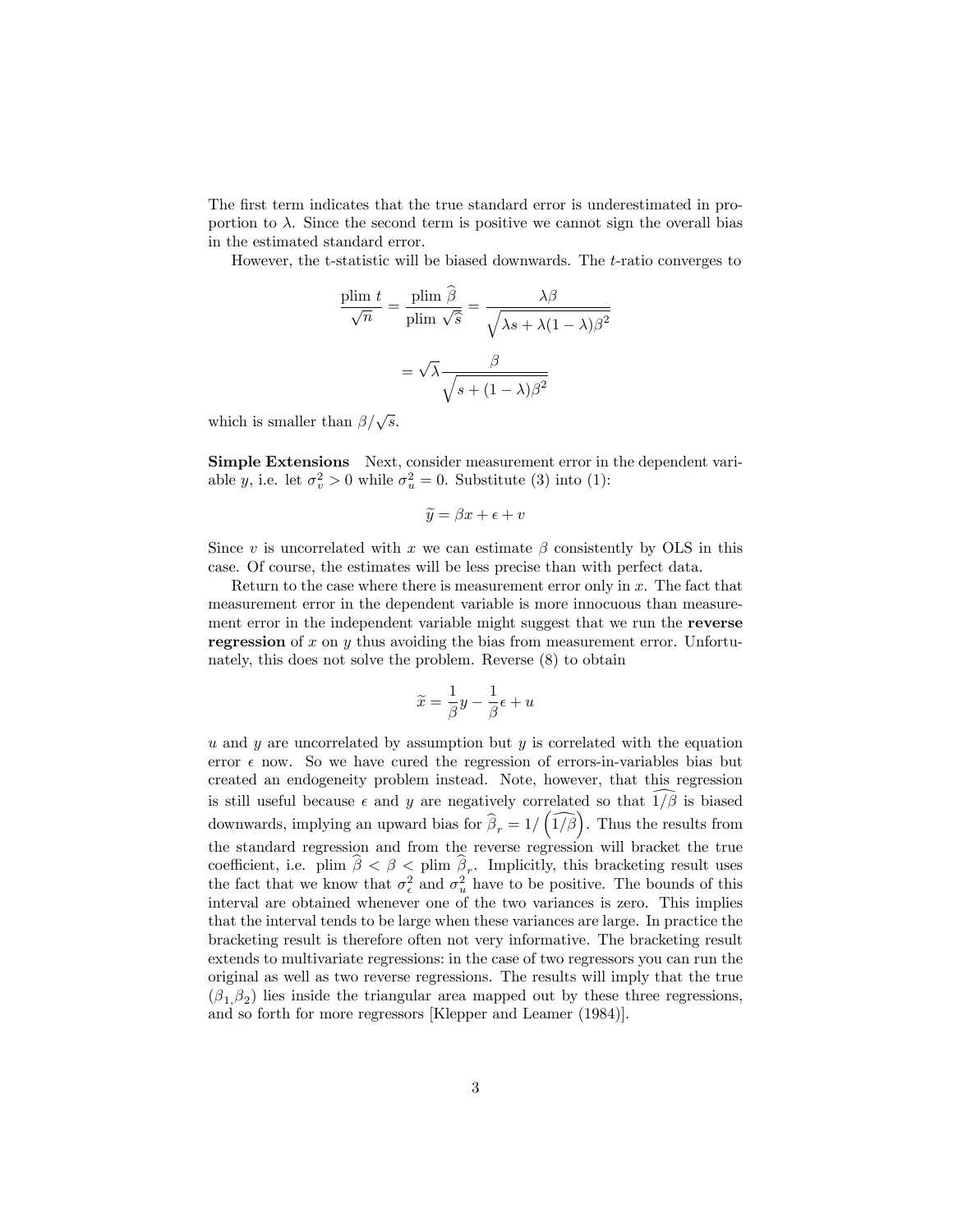Another useful fact to notice is that data transformations will typically magnify the measurement error problem. Assume you want to estimate the relationship

$$
y = \beta x + \gamma x^2 + \epsilon
$$

Under normality the attenuation factor for  $\hat{\gamma}$  will be the square of the attenuation factor for  $\hat{\beta}$  [Griliches (1986)].

So what can we do to get consistent estimates of  $\beta$ ?

- If either  $\sigma_x^2$ ,  $\sigma_u^2$ , or  $\lambda$  is known we can make the appropriate adjustment for the bias in  $\beta$ . Either one of these is sufficient as we can estimate  $\sigma_x^2 + \sigma_u^2$  (= plim  $var(\tilde{x})$ ) consistently. Such information may come from validation studies of our data. In grouped data estimation, i.e. regression on cell means, the sampling error introduced by the fact that the means are calculated from a sample can be estimated [Deaton (1985)]. This only matters if cell sizes are small; grouped data estimation yields consistent estimates with cell sizes going to infinity (but not with the number of cells going to inÖnity at constant cell sizes).
- Any instrument  $z$  correlated with  $x$  but uncorrelated with  $u$  will identify the true coefficient since

$$
\hat{\beta}_{IV} = \frac{cov(y, z)}{cov(\tilde{x}, z)} = \frac{cov(\beta x + \epsilon, z)}{cov(x + u, z)}
$$
  
plim  $\hat{\beta}_{IV} = \frac{\beta \sigma_{xz}}{\sigma_{xz}} = \beta$ 

In this case it is also possible to get a consistent estimate of the population  $R^2 = \beta^2 \sigma_x^2 / \sigma_y^2$ . The estimator

$$
\widehat{R^2} = \widehat{\beta}_{IV} \frac{cov(y, \widetilde{x})}{var(y)} = \frac{\widehat{\beta}_{IV}}{\widehat{\beta}_r}
$$

which is the product of the IV coefficient and the OLS coefficient from the reverse regression, yields

plim 
$$
\widehat{R^2} = \beta \frac{\beta \sigma_x^2}{\sigma_y^2} = R^2
$$

Get better data.

Panel Data Often we are interested in using panel data to eliminate fixed effects. How does measurement error affect the fixed effects estimator? Extend the one variable model in  $(1)$  to include a fixed effect:

$$
y_{it} = \beta x_{it} + \mu_i + \epsilon_{it} \tag{9}
$$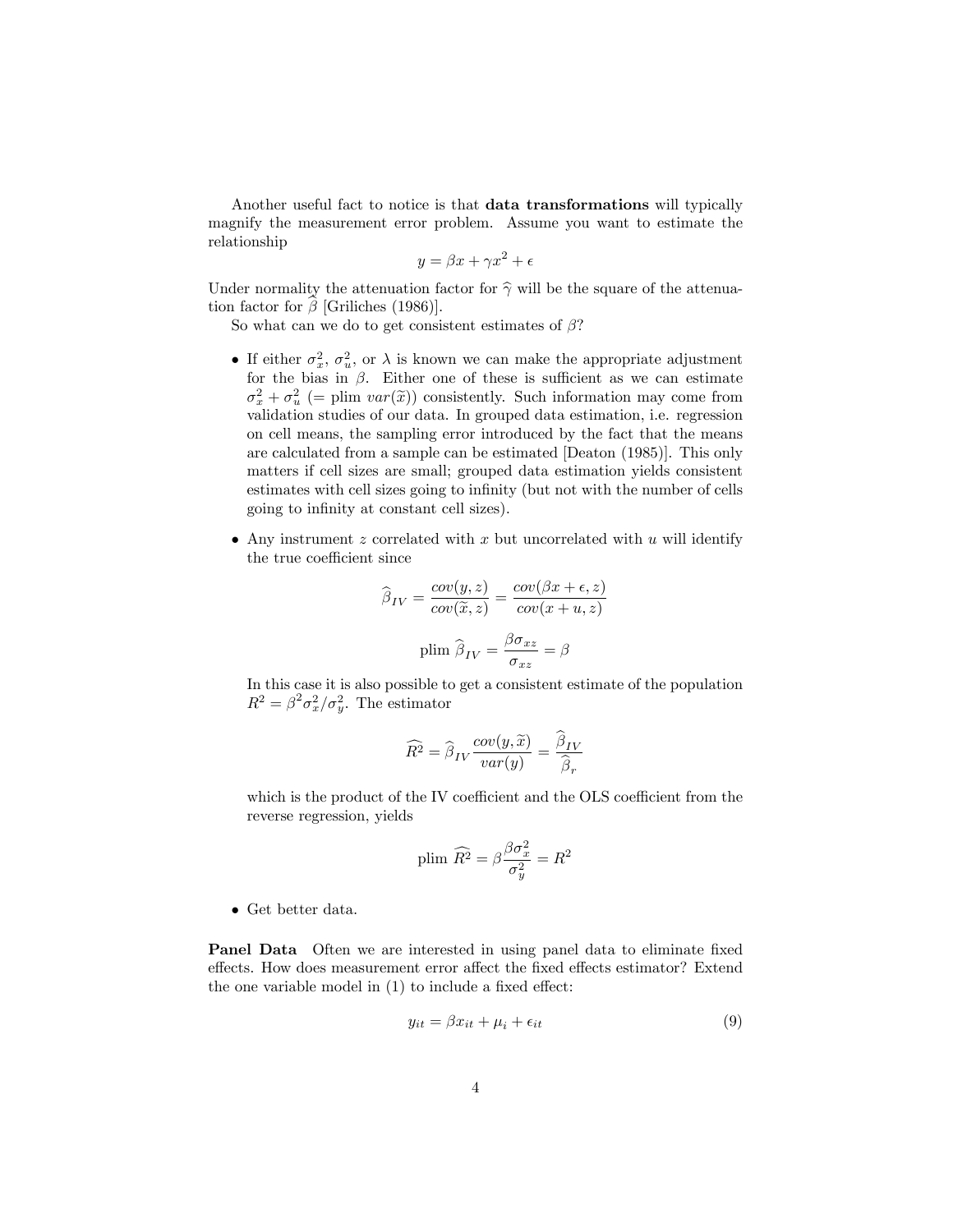Difference this to eliminate the fixed effect  $\mu_i$ .

$$
y_{it} - y_{it-1} = \beta(x_{it} - x_{it-1}) + \epsilon_{it} - \epsilon_{it-1}
$$

As before we only observe  $\tilde{x}_{it} = x_{it} + u_{it}$ . Using our results from above

$$
\text{plim}\,\,\widehat{\boldsymbol{\beta}} = \beta \frac{\sigma_{\Delta x}^2}{\sigma_{\Delta x}^2 + \sigma_{\Delta u}^2}
$$

So we have to figure out how the variance in the changes of  $x$  relates to the variance in the levels.

$$
\sigma_{\Delta x}^2 = var(x_t) - 2cov(x_t, x_{t-1}) + var(x_{t-1})
$$

If the process for  $x_t$  is stationary this simplifies to

$$
\sigma_{\Delta x}^2 = 2\sigma_x^2 - 2cov(x_t, x_{t-1})
$$
  
=  $2\sigma_x^2(1 - \rho)$ 

where  $\rho$  is the first order autocorrelation coefficient in  $x_t$ . Similarly, define r to be the autocorrelation coefficient in  $u_t$  so we can write

$$
\text{plim } \hat{\beta} = \beta \frac{\sigma_x^2 (1 - \rho)}{\sigma_x^2 (1 - \rho) + \sigma_u^2 (1 - r)}
$$
\n
$$
= \beta \frac{1}{1 + \frac{\sigma_u^2 (1 - r)}{\sigma_x^2 (1 - \rho)}}
$$

In the special case where both  $x_t$  and  $u_t$  are uncorrelated over time the attenuation bias for the fixed effects estimator simplifies to the original  $\lambda$ . Fixed effects estimation is particularly worrisome when  $r = 0$ , i.e. the measurement error is just serially uncorrelated noise, while the signal is highly correlated over time. In this case, differencing doubles the variance of the measurement error while it might reduce the variance of the signal. In the effort to eliminate the bias arising from the fixed effect we have introduced additional bias due to measurement error. Of course, differencing is highly desirable if the measurement error  $u_{it} = u_i$ is a fixed effect itself. In this case differencing eliminates the measurement error completely. In general, differencing is desirable when  $r > \rho$ . For panel earnings data  $\rho \approx 2r$  [Bound et.al. (1994)], [Bound and Krueger (1991)].

Sometimes it is reasonable to make specific assumptions about the behavior of the measurement error over time. For example, if we are willing to assume that  $u_{it}$  is i.i.d. while the x's are correlated then it is possible to identify the true  $\beta$  even in relatively short panels. The simplest way to think about this is in a four period panel. Form differences between the third and second period and instrument these with differences between the fourth and the first period. **Obviously** 

plim 
$$
\frac{1}{n}(u_4 - u_1)'(u_3 - u_2) = 0
$$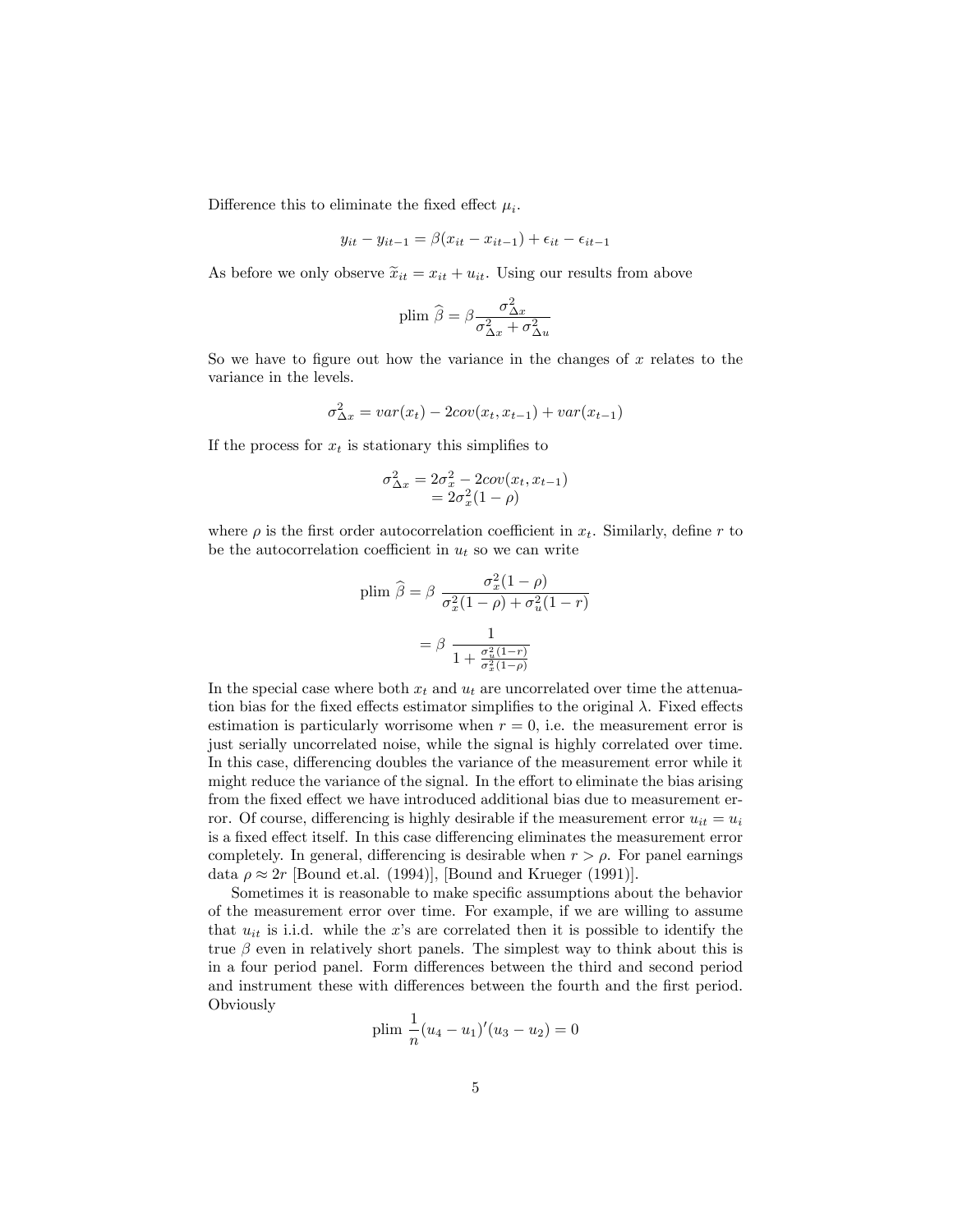by the i.i.d. assumption for  $u_{it}$ . The long and short differences for  $x_{it}$  will be correlated, on the other hand, since the  $x$ 's are correlated over time. We have constructed a valid instrument. This example makes much stronger assumptions than are necessary. Alternatively, with four periods and the i.i.d. assumption for  $u_{it}$  we can come up with much more efficient estimators since other valid instruments can be constructed [Griliches and Hausman (1986)]. They also point out that comparing the results from first difference estimates, long difference estimates, and deviations from means estimates provides a useful test for measurement error if  $\rho \neq r$  since the attenuation bias varies depending on the specific estimator chosen. But be aware that the same happens if your model is misspecified in some other way, for example there are neglected true dynamics in your  $x$ 's, so your test only indicates "some misspecification."

Multivariate Models Return to OLS estimation in a simple cross-section and consider what happens to the bias as we add more variables to the model. Consider the equation

$$
y = \beta x + \gamma w + \epsilon \tag{10}
$$

Even if only  $\tilde{x}$  is subject to measurement error while w is measured correctly both parameters will in general be biased now.  $\hat{\gamma}$  is unbiased when the two regressors are uncorrelated.  $\widehat{\beta}$  is still biased towards zero. We can also determine how the bias in  $\hat{\beta}$  in the multivariate regression is related to the attenuation bias in the bivariate regression (which may also suffer from omitted variable bias now). To figure this out, consider the formula for  $\hat{\beta}$  in the two variable case

$$
\widehat{\beta} = \frac{var(w)cov(y, \widetilde{x}) - cov(w, \widetilde{x})cov(y, w)}{var(\widetilde{x})var(w) - cov(w, \widetilde{x})^2}
$$

Thus we obtain

$$
\text{plim } \hat{\beta} = \frac{\sigma_w^2 (\beta \sigma_x^2 + \gamma \sigma_{xw}) - \sigma_{\tilde{x}w} (\gamma \sigma_w^2 + \beta \sigma_{xw})}{\sigma_w^2 (\sigma_x^2 + \sigma_u^2) - (\sigma_{\tilde{x}w})^2}
$$
\n
$$
= \frac{\beta (\sigma_w^2 \sigma_x^2 - \sigma_{\tilde{x}w} \sigma_{xw}) + \gamma \sigma_w^2 (\sigma_{xw} - \sigma_{\tilde{x}w})}{\sigma_w^2 (\sigma_x^2 + \sigma_u^2) - (\sigma_{\tilde{x}w})^2}
$$

This does not get us much further. However, in the special case where  $w$  is only correlated with x but not with u, this can be simplified because now  $\sigma_{xw} = \sigma_{\tilde{x}w}$ so that

$$
\text{plim } \hat{\beta} = \frac{\beta \left(\sigma_w^2 \sigma_x^2 - (\sigma_{xw})^2\right)}{\sigma_w^2 (\sigma_x^2 + \sigma_w^2) - (\sigma_{xw})^2} = \beta \lambda' \tag{11}
$$

Notice that  $\sigma_w^2 \sigma_x^2 > (\sigma_{xw})^2$  which proves that  $\hat{\beta}$  is biased towards zero. There are various ways to rewrite  $(11)$ . I find it instructive to look at the representation of the attenuation factor  $\lambda'$  in terms of the reliability ratio  $\lambda$  and the  $R^2$  of a regression of  $\tilde{x}$  on w. Since this is a one variable regression the population  $R^2$  is just the square of the correlation coefficient of the variables

$$
R_{\widetilde{x}w}^2 = \frac{(\sigma_{xw})^2}{\sigma_w^2(\sigma_x^2 + \sigma_u^2)}
$$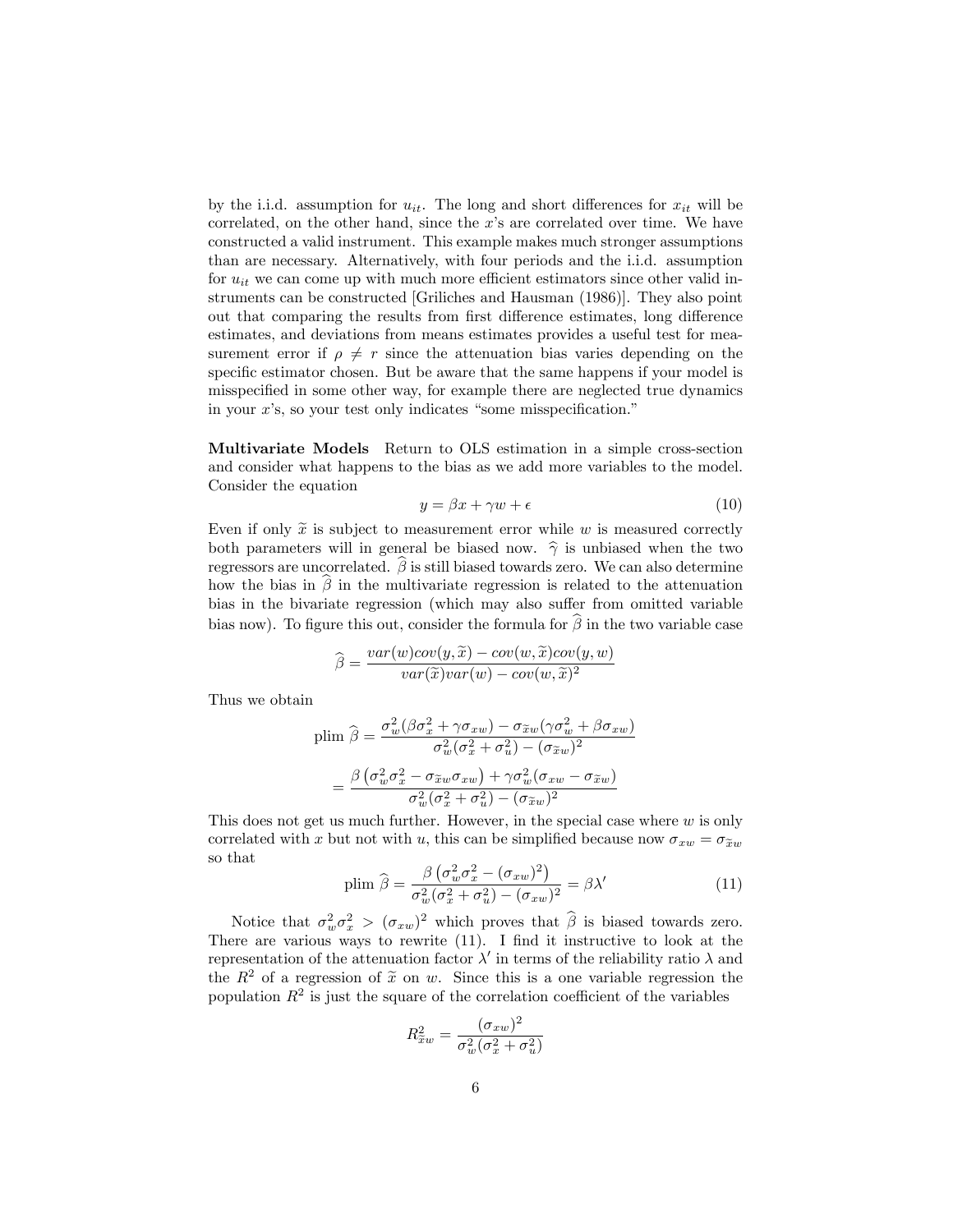Dividing numerator and denominator in (11) by  $(\sigma_x^2 + \sigma_u^2)$  yields the following expression for the attenuation factor

$$
\lambda' = \frac{\sigma_w^2 \lambda - \sigma_w^2 R_{\tilde{x}w}^2}{\sigma_w^2 - \sigma_w^2 R_{\tilde{x}w}^2} = \frac{\lambda - R_{\tilde{x}w}^2}{1 - R_{\tilde{x}w}^2}
$$

This formula is quite intuitive. It says the following: if there is no omitted variable bias from estimating (1) instead of (10) because the true  $\gamma = 0$ , then the attenuation bias will *increase* as additional regressors (correlated with  $x$ ) are added since the expression above is decreasing in  $R_{\tilde{x}w}^2$ . What is going on is that the additional parameter  $w$  will now some see a pressure for part of the signal in  $x$ the additional regressor  $w$  will now serve as a proxy for part of the signal in  $x$ . Therefore, the partial correlation between y and  $\tilde{x}$  will be attenuated more, since some of the signal has been taken care of by the w already. Notice that  $R_{\tilde{x}w}^2 < \lambda$ because w is only correlated with x but not with u. Hence  $0 < \lambda' < \lambda < 1$ .

In the special case just discussed, and if  $x$  and  $w$  are positively correlated, the bias in  $\hat{\gamma}$  will have the opposite sign of the bias in  $\hat{\beta}$ . In fact, with the additional assumption that  $\sigma_x^2 = \sigma_w^2$  we have

plim 
$$
\hat{\gamma} - \gamma = \rho_{xw} (1 - \lambda') \beta = -\rho_{xw} (\text{plim } \hat{\beta} - \beta)
$$

where  $\rho_{xw}$  is the correlation coefficient between x and w.

When  $\gamma \neq 0$ , comparisons between the bivariate regression of y on  $\tilde{x}$  and the multivariate model including  $w$  are harder to interpret because we have to keep in mind that the bivariate regression is now also subject to omitted variable bias. Some results are available for special cases. If  $\beta > 0, \gamma > 0$  and  $x$  and  $w$  are positively correlated (but  $w$  is still uncorrelated with  $u$ ) then the probability limit of the estimated  $\beta$  in the multivariate regression will be lower than in the bivariate regression [Maddala (1977), p. 304-305]. This follows because adding  $w$  to the regression purges it of the (positive) omitted variable bias while introducing additional (negative) attenuation bias. This example also makes it clear that no such statements will be possible if the omitted variable bias is negative.

Non-classical Measurement Error We will now start relaxing the classical assumptions. Return to the model (1) and (2) but drop assumption (6) that  $x$ and u are uncorrelated. Recall that

$$
\widehat{\beta} = \frac{cov(x+u, \beta x + \epsilon)}{var(x+u)}
$$

so that we have in this case

=

$$
\text{plim } \hat{\beta} = \frac{\beta(\sigma_x^2 + \sigma_{xu})}{\sigma_x^2 + \sigma_u^2 + 2\sigma_{xu}}
$$
\n
$$
= \left(1 - \frac{(\sigma_u^2 + \sigma_{xu})}{\sigma_x^2 + \sigma_u^2 + 2\sigma_{xu}}\right) \beta = (1 - b_{u\tilde{x}})\beta \tag{12}
$$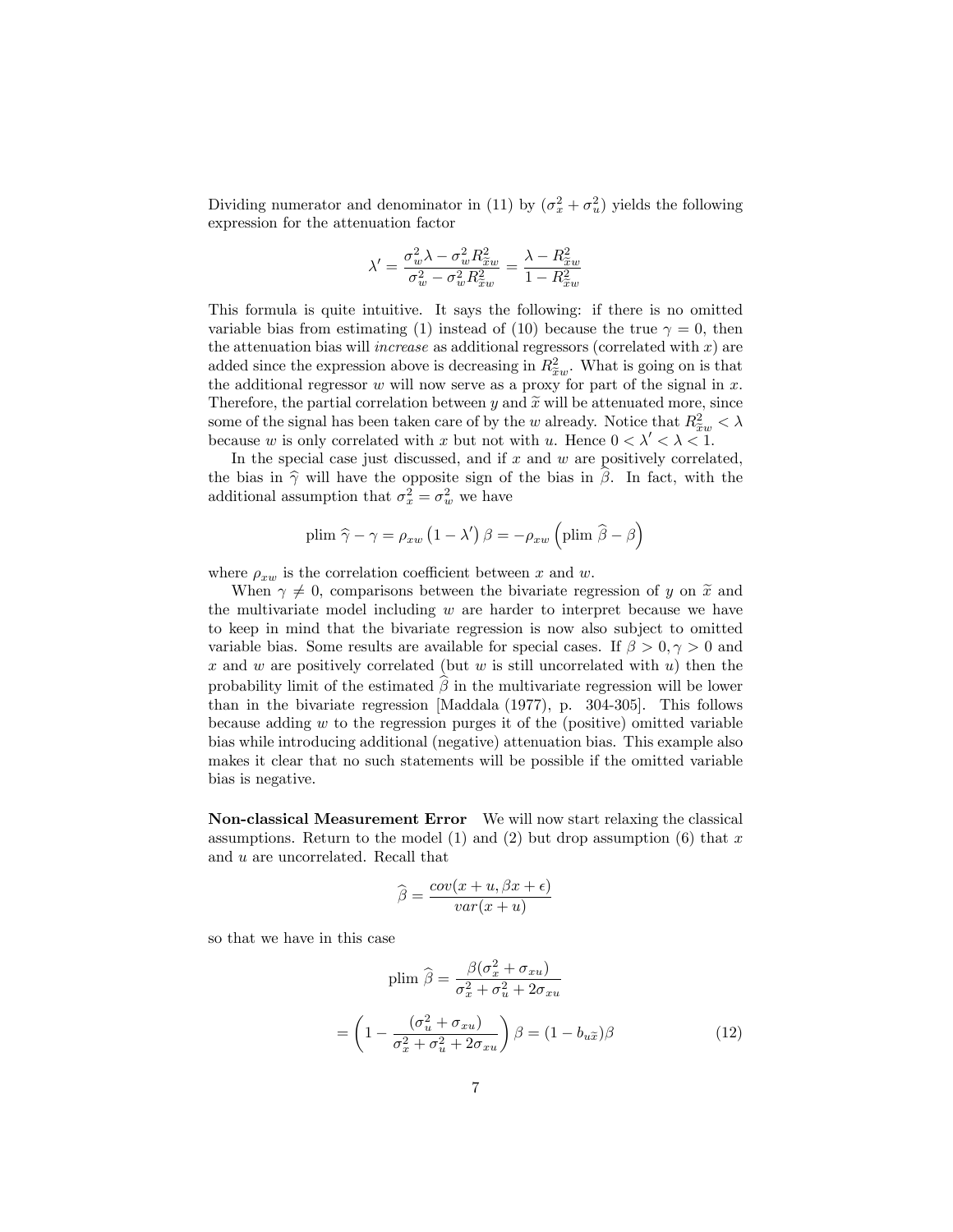Notice that the numerator in  $b_{u\tilde{x}}$  is the covariance between  $\tilde{x}$  and u. Thus,  $b_{u\tilde{x}}$  is the regression coefficient of a regression of u on  $\tilde{x}$ . The classical case is a special case of this where this regression coefficient  $b_{u\tilde{x}} = 1 - \lambda$ . The derivative of  $1 - b_{u\tilde{x}}$ with respect to  $\sigma_{xu}$  has the sign of  $\sigma_u^2 - \sigma_x^2$ . Starting from a situation where  $\sigma_{xu} = 0$  (classical measurement error) increasing this covariance increases the attenuation factor (decreases the bias) if more than half of the variance in  $\tilde{x}$  is measurement error and decreases it otherwise. In earnings data this covariance tends to be negative [Bound and Krueger (1991), they call this mean reverting *measurement error*. If  $\tilde{x}$  consisted mostly of measurement error then a more negative  $\sigma_{xu}$  implies a lower attenuation factor and may even reverse the sign of the estimated  $\beta$ .

Measurement error in the dependent variable that is correlated with the true  $y$  or with the  $x$ 's can be analyzed along similar lines. A general framework for this is provided by [Bound et.al. (1994)]. Make X an  $n \times k$  matrix of covariates,  $\beta$  a k vector of coefficients, etc. so that (1) becomes

$$
y = X\beta + \epsilon
$$

Then

$$
\widehat{\beta} = (\widetilde{X}'\widetilde{X})^{-1}\widetilde{X}'\widetilde{y} = (\widetilde{X}'\widetilde{X})^{-1}\widetilde{X}'(\widetilde{X}\beta - U\beta + v + \epsilon) \n= \beta + (\widetilde{X}'\widetilde{X})^{-1}\widetilde{X}'(-U\beta + v + \epsilon)
$$

and

plim 
$$
\hat{\beta} = \beta + \text{plim}(\tilde{X}'\tilde{X})^{-1}\tilde{X}'(-U\beta + v)
$$

Collecting the measurement errors in a matrix

$$
W = [U \mid v]
$$

yields

$$
\text{plim } \widehat{\beta} = \beta + \text{plim}(\widetilde{X}'\widetilde{X})^{-1}\widetilde{X}'W\left[\begin{array}{c} -\beta\\1 \end{array}\right]
$$
 (13)

so that the biases in more general cases can always be thought of in terms of regression coefficients from regressing the measurement errors on the mismeasured covariates. Special cases like  $(12)$  are easily obtained from  $(13)$ . These regression coefficients of the measurement errors on the mismeasured covariates are therefore what validation studies ought to focus on.

What happens when we do instrumental variables in this case? For simplicity, focus on the one regressor case.

$$
\widehat{\beta}_{IV} = \frac{cov(y, z)}{cov(\widetilde{x}, z)} = \frac{cov(\beta x + \epsilon, z)}{cov(x + u, z)}
$$
  
plim  $\widehat{\beta}_{IV} = \frac{\beta \sigma_{xz}}{\sigma_{xz} + \sigma_{zu}}$ 

This demonstrates that we can still get consistent estimates by using instrumental variables as long as the instruments are only correlated with true  $X$ 's but not with any of the measurement errors, i.e. the term  $\sigma_{zu} = 0$  above. On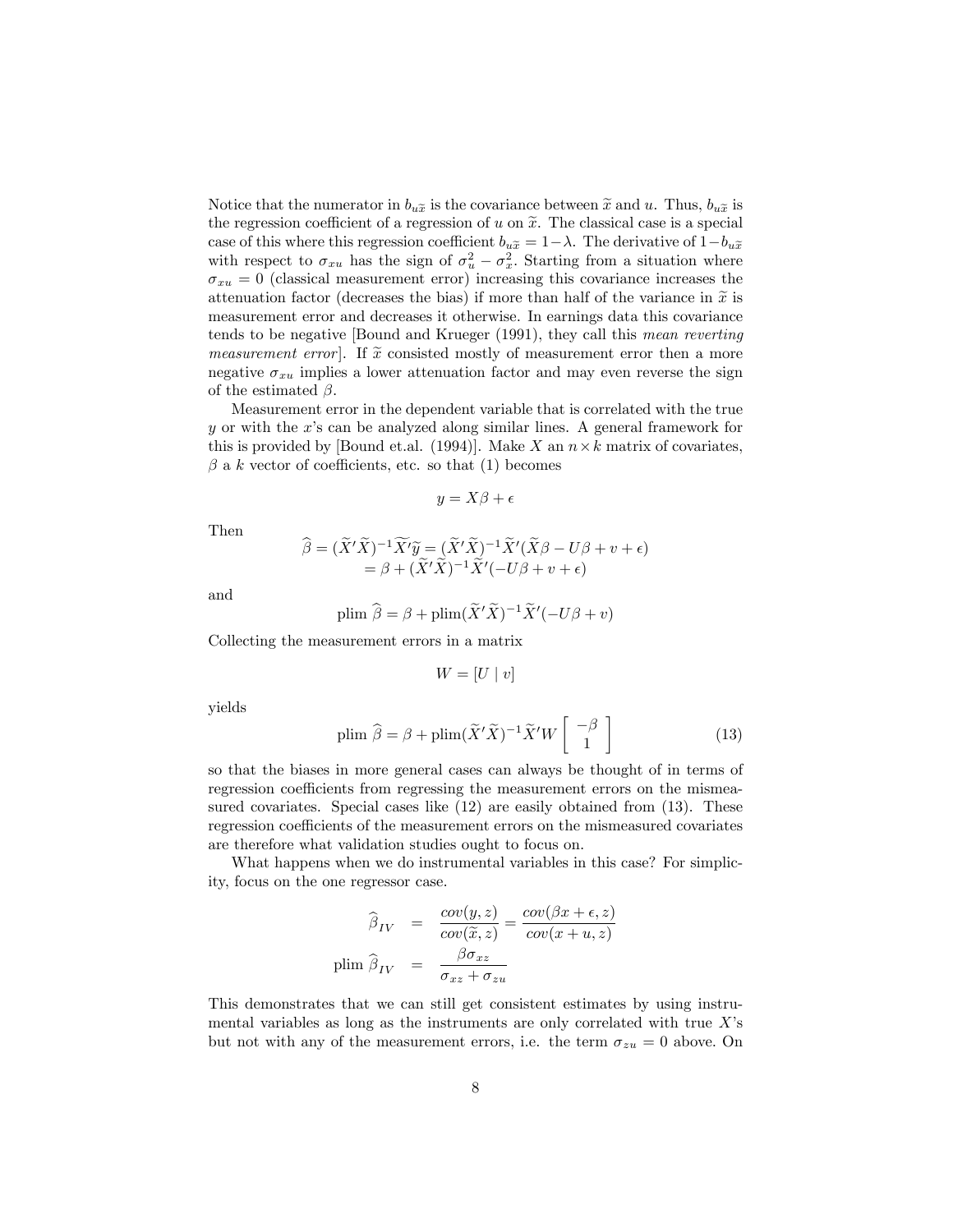the other hand, this condition is much more challenging in this case, since we have  $\sigma_{xu} \neq 0$  and we need  $\sigma_{zu} = 0$  and  $\sigma_{zx} \neq 0$ . Think, for example, about the case where  $z = x + \eta$  is a second independent report of the same underlying x. In this case,  $\sigma_{zu} = \sigma_{xu} + \sigma_{\eta u}$ . Hence, even if the errors were uncorrelated, i.e.  $\sigma_{\eta u} = 0$ , we still have  $\sigma_{\chi u} = \sigma_{x u} \neq 0$  [Black, Berger, and Scott (1998)]. The upshot from this is that the instruments most likely to be helpful are the types of instruments we would be using anyway for other reasons (say to cure selection bias). For example, quarter of birth in [Angrist and Krueger (1991)] is much less likely to be correlated with the measurement error in schooling than is a sibling's report of ones schooling [Ashenfelter and Krueger (1994)].

Speical Cases of Non-classical Error: Group Aggregates and Optimal Predictors Occasionally, we run into the following problem. We wish to estimate the standard regression model

$$
y_{it} = \beta x_{it} + \epsilon_{it}
$$

but instead of  $x_{it}$  we only observe the group or time average  $x_t$ . For example, we may wish to estimate a wage curve, where  $y_{it}$  are individual level wages over time and  $x_t$  is the aggregate unemployment rate, or  $x_{it}$  might be class size in school, but you only know class size at the school level and not at the individual level. Obviously,  $x_t$  is an error ridden version of the true regressor  $x_{it}$ . Typically,  $x_t$  will be the mean of  $x_{it}$ , often from a larger sample or in the population so that  $x_{it} = x_t + u_{it}$ , and  $u_{it}$  will be uncorrelated with  $x_t$ . If this is the case, the OLS estimator of  $\beta$  is consistent. It is easy to see that this is true:

$$
\widehat{\beta} = \frac{cov(y_{it}, x_t)}{var(x_t)} = \frac{cov(\beta x_{it} + \epsilon_{it}, x_t)}{var(x_t)} = \frac{cov(\beta(x_t + u_{it}) + \epsilon_{it}, x_t)}{var(x_t)}
$$

so that

$$
\text{plim }\widehat{\boldsymbol{\beta}} = \frac{\beta \sigma_{x_t}^2}{\sigma_{x_t}^2} = \boldsymbol{\beta}
$$

While this looks similar to a classical measurement error problem, it is not. In the classical case the observed regressor  $x_t$  equals the true regressor plus noise that is uncorrelated with the truth. Here, the true regressor  $x_{it}$  equals the observed regressor plus noise that is uncorrelated with the observed regressor. In terms of the notation we developed above, the covariance between the true  $x$  and the measurement error  $\sigma_{xu} = -\sigma_u^2$ . The negative covariance of the measurement error with the true regressor just cancels the effect of the measurement error, or  $b_{u\tilde{x}} = 0$  in (12). Therefore, our estimates are consistent. Moreover, OLS using the group average will yield correct standard errors. These will be larger, of course, than in the case where the micro level regressor  $x_{it}$  is available.

The point here is of course not limited to group aggregates. Whenever the measurement error u is uncorrelated with the mismeasured regressor  $\tilde{x}$ , the coefficient  $\beta$  can be estimated consistently by OLS. This can easily be seen from inspection of  $(8)$ : u is part of the error term but it is uncorrelated with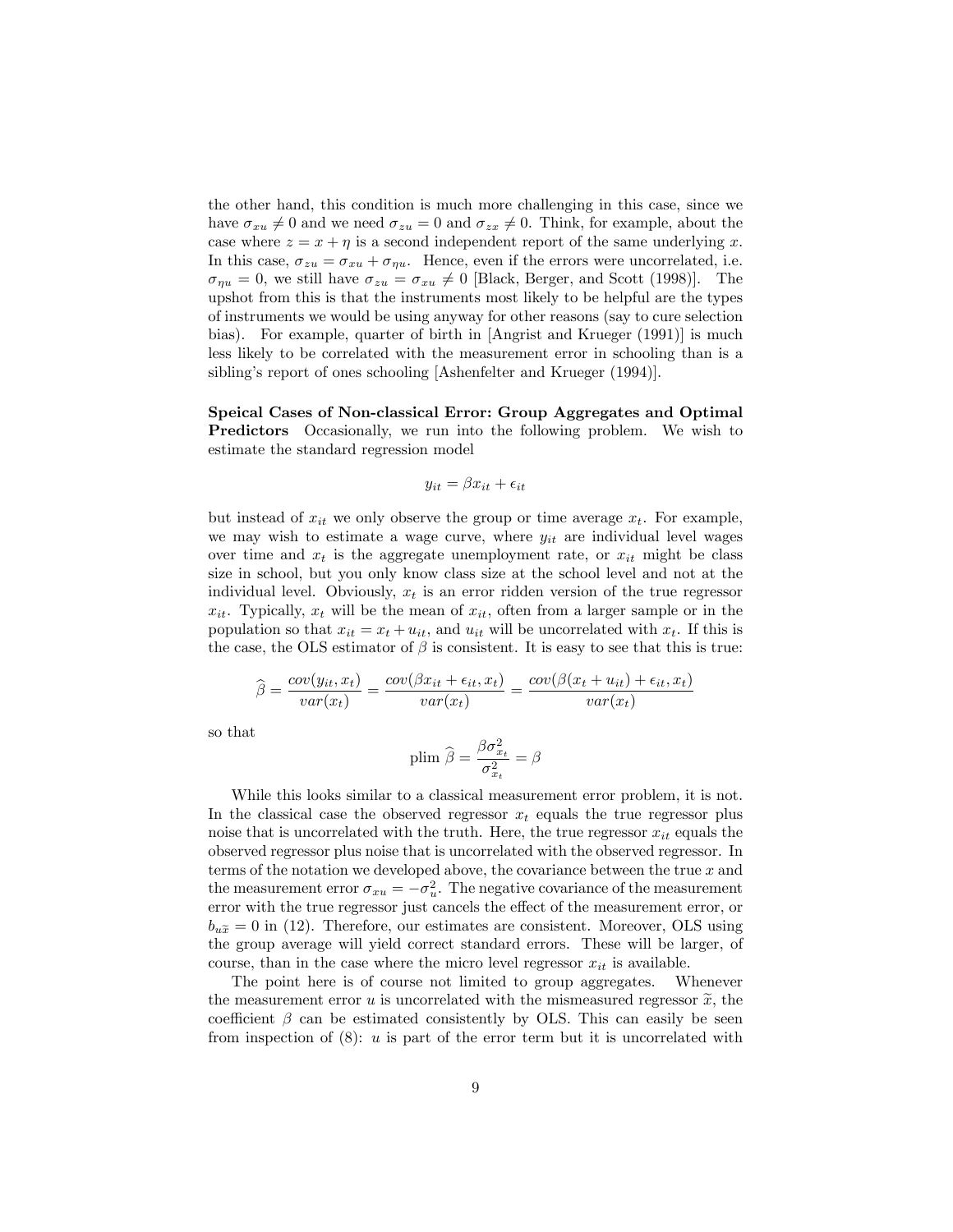the regressor  $\tilde{x}$ , hence there is no bias. This type of measurement error will arise when the reported variable  $\tilde{x}$  is an optimal predictor of the true x as demonstrated by [Hyslop and Imbens (2001)]. An optimal predictor has the property  $\tilde{x} = E(x)$  information set). From this it follows that  $x = \tilde{x} + u$  with  $u \perp \tilde{x}$ , i.e. the prediction error is orthogonal to the predictor. The optimal predictor case would arise if respondents in surveys realize that they may have imperfect information about the variable they are asked to report. Because of this they downweight the error ridden information they have by the appropriate amount.

It turns out that well intentioned IV estimation might lead to biases in this case. Suppose you have two independent measures of  $x$ :

$$
\begin{array}{rcl}\n\widetilde{x}_1 & = & x + u_1 \\
\widetilde{x}_2 & = & x + u_2\n\end{array}
$$

where the  $u_j$ 's are classical measurement errors. The optimal predictors of x are

$$
x_1 = E(x|\tilde{x}_1) = (1 - \lambda_1)\mu_x + \lambda_1 \tilde{x}_1
$$
  

$$
x_2 = E(x|\tilde{x}_2) = (1 - \lambda_2)\mu_x + \lambda_2 \tilde{x}_2
$$
 (14)

where

$$
\lambda_j \equiv \frac{\sigma_x^2}{\sigma_x^2 + \sigma_{u_j}^2}
$$

are the corresponding reliabilities. Then the IV estimator with  $x_1$  as the endogenous regressor and  $x_2$  as the instrument is

$$
\widehat{\beta}_{IV} = \frac{cov(y, x_2)}{cov(x_1, x_2)}
$$
\n
$$
= \frac{cov(\beta x + \epsilon, (1 - \lambda_2)\mu_x + \lambda_2 \widetilde{x}_1)}{cov((1 - \lambda_1)\mu_x + \lambda_1 \widetilde{x}_1, (1 - \lambda_2)\mu_x + \lambda_2 \widetilde{x}_2)}
$$
\n
$$
\text{plim}\widehat{\beta}_{IV} = \frac{\beta \lambda_2 \sigma_x^2}{\lambda_1 \lambda_2 \sigma_x^2} = \frac{\beta}{\lambda_1}
$$

This demonstrates that the IV estimator will be biased up. There will be no way of telling whether measurement error is of the classical or of the optimal predictor type from the comparison of the OLS and IV estimates. The OLS estimate will always be attenuated relative to the IV estimate. But in the classical case the IV estimate is the consistent one, and in the optimal predictor case it is the OLS one.

Finally note that measurement error of this type will also lead to bias when  $x$  is measured correctly but  $y$  is measured with error, and the error is of the optimal predictor type. As in  $(14)$ , the optimal predictor of y will downweight the  $\tilde{y}$  by an attenuation factor (although a more complicated one in this case, see [Hyslop and Imbens (2001)] for details). But we know that the regression of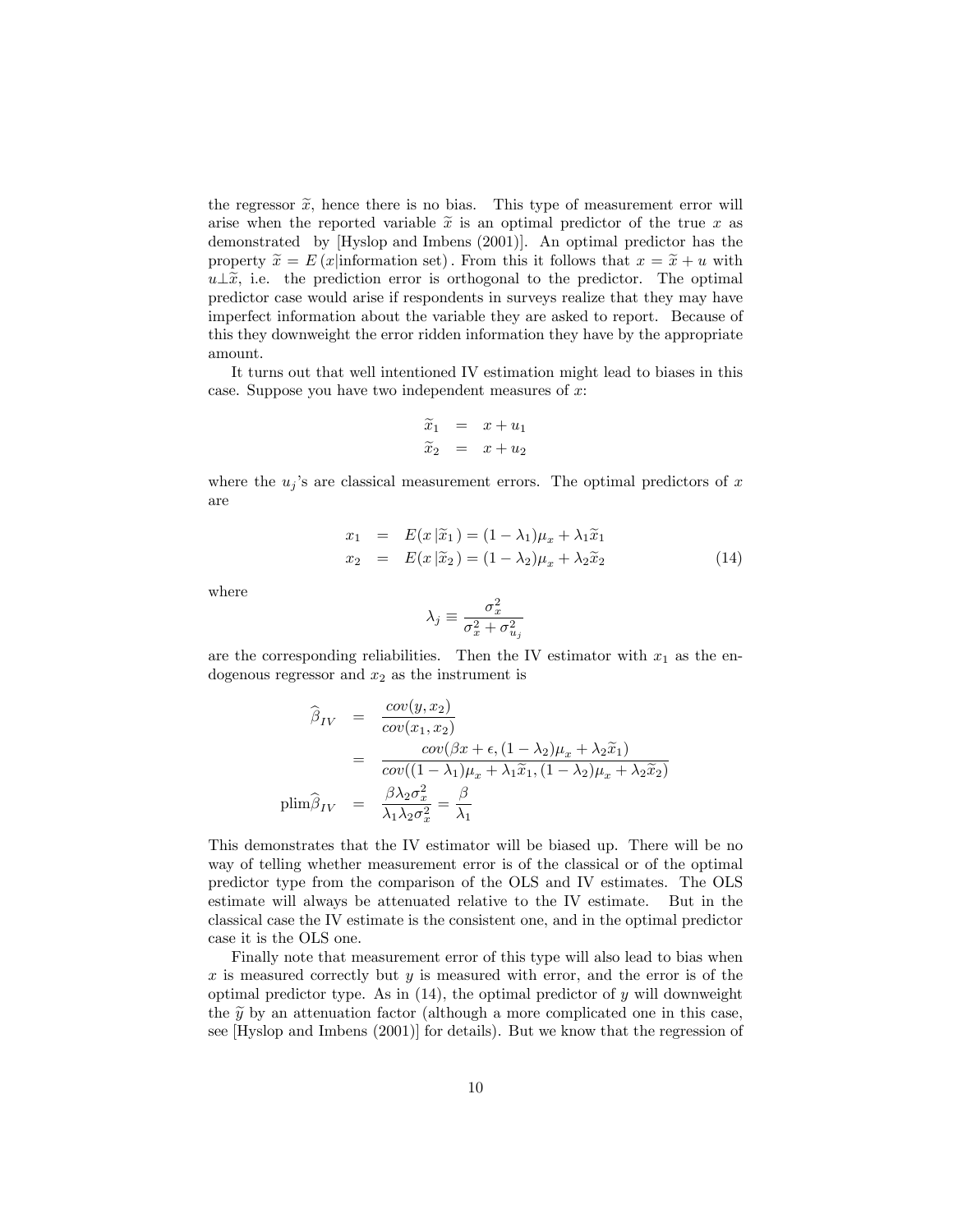$\widetilde{y}$  on x will give unbiased estimates. So downweighting  $\widetilde{y}$  will lead to an estimate of  $\beta$  which is attenuated.

For the case of earnings we know from [Bound et.al. (1994)] that measurement error in earnings seems to be neither of the classical nor of the optimal predictor type because the error is correlated with both the reported and the true amounts.

Measurement Error in Dummy Variables There is an interesting special case of non-classical measurement error: that of a binary regressor. Obviously, misclassification of a dummy variable cannot lead to classical measurement error. If the dummy is one, measurement error can only be negative; if the dummy is zero, it can only be positive. So the measurement error is negatively correlated with the true variable. This problem has enough structure that it is worthwhile looking at it separately. Consider the regression

$$
y_i = \alpha + \beta d_i + \epsilon_i \tag{15}
$$

where  $d_i \in \{0, 1\}$ . For concreteness, think of  $y_i$  as wages,  $d_i = 1$  as union members and  $d_i = 0$  as nonmembers so that  $\beta$  is the union wage differential. It is useful to note that the OLS estimate of  $\beta$  is the difference between the mean of  $y_i$  as  $d_i = 1$  and the mean as  $d_i = 0$ . Instead of d we observe a variable d that misclassifies some observations. Take expectations of  $(15)$  conditional on the observed value of  $d_i$ :

$$
E(y_i | d_i = 1) = \alpha + \beta P(d_i = 1 | d_i = 1)
$$
  

$$
E(y_i | \tilde{d}_i = 0) = \alpha + \beta P(d_i = 1 | \tilde{d}_i = 0)
$$

The regression coefficient for the union wage differential is the sample analogue of the difference between these two, so it satisfies

plim 
$$
\hat{\beta} = \beta \left[ P(d_i = 1 | \tilde{d}_i = 1) - P(d_i = 1 | \tilde{d}_i = 0) \right]
$$

Equation (??) says that  $\beta$  will be attenuated because some (high wage) union members are classified as nonmembers while some (low wage) nonmembers are classified as members.

We need some further notation. Let  $q_1$  be the probability that we observe somebody to be a union member when he truly is, i.e.  $q_1 \equiv P(d_i = 1 \mid d_i =$ 1), and similarly  $q_0 \equiv P(d_i = 1 \mid d_i = 0)$ . Thus  $1 - q_1$  is the probability that a member is misclassified and  $q_0$  is the probability that a nonmember is misclassified. Furthermore, let  $\pi \equiv P(d_i = 1)$  be the true membership rate. Notice that the estimate of  $\pi$  given by  $\hat{\pi} = N^{-1} \sum \tilde{d}_i$  satisfies

plim 
$$
\hat{\pi} = \pi q_1 + (1 - \pi) q_0
$$

Return to equation  $(??)$ . By Bayes' Rule we can write the terms that appear in this equation as

$$
P(d_i = 1 | \tilde{d}_i = 1) = \frac{P(d_i = 1 | d_i = 1) \cdot P(d_i = 1)}{P(\tilde{d}_i = 1)} = \frac{\pi q_1}{\pi q_1 + (1 - \pi) q_0}
$$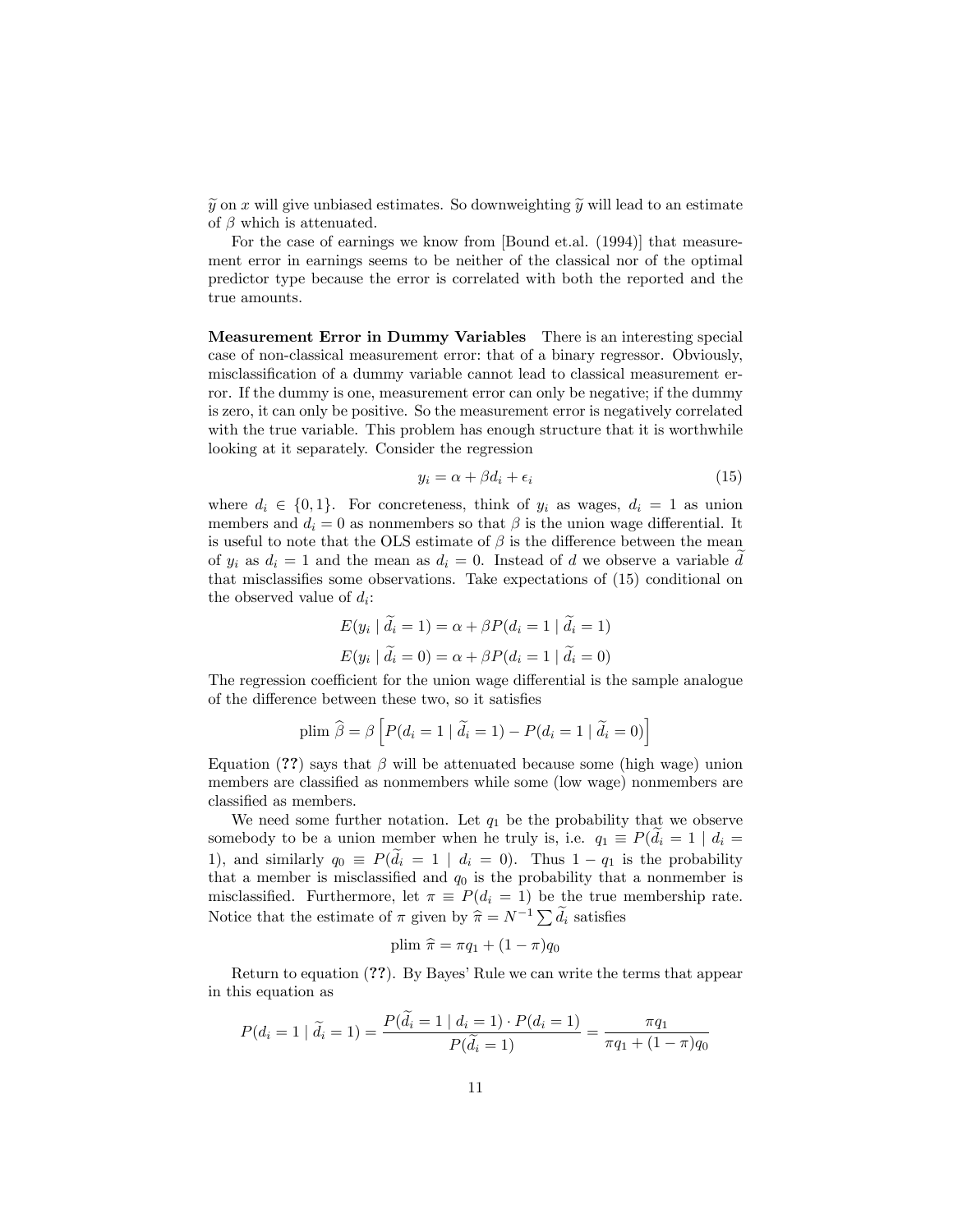and

$$
P(d_i = 1 | \tilde{d}_i = 0) = \frac{\pi (1 - q_1)}{\pi (1 - q_1) + (1 - \pi)(1 - q_0)}
$$

and substituting back into (??) yields

$$
\begin{aligned}\n\text{plim } \hat{\beta} &= \beta \left[ \frac{\pi q_1}{\pi q_1 + (1 - \pi) q_0} - \frac{\pi (1 - q_1)}{\pi (1 - q_1) + (1 - \pi) (1 - q_0)} \right] \tag{16} \\
&= \beta \left[ \frac{\pi q_1}{\hat{\pi}} - \frac{\pi (1 - q_1)}{1 - \hat{\pi}} \right] \\
&= \beta \frac{(1 - \hat{\pi}) \pi q_1 - \hat{\pi} \pi (1 - q_1)}{\hat{\pi} (1 - \hat{\pi})} \\
&= \beta \frac{\pi \left[ (1 - \hat{\pi}) q_1 - \hat{\pi} (1 - q_1) \right]}{\hat{\pi} (1 - \hat{\pi})} \\
&= \beta \frac{\pi (q_1 - \hat{\pi})}{\hat{\pi} (1 - \hat{\pi})}\n\end{aligned}
$$

Absent knowledge about  $q_1$  and  $q_0$  we cannot identify the true  $\beta$  and  $\pi$  from our data, i.e. from the estimates  $\beta$  and  $\hat{\pi}$ . In a multivariate regression, no simple formula like (16) is available, although  $\beta$  and  $\pi$  can still be identified if  $q_1$  and  $q_0$  are known [Aigner (1973)].

If we have panel data available and we are willing to impose the restriction that  $q_1$  and  $q_0$  do not change over time all coefficients will be identified. In fact, even with just a two period panel there is already one overidentifying restriction. To see this, notice that there are now not two states for union status but four possible transitions (continuous union members, continuous nonmembers, union entrants and union leavers). The key is that there have to be some switchers in the data. Then we can observe separate changes in y over time for each of the four transition groups. Furthermore, we observe three independent transition probabilities. This makes a total of seven moments calculated from the data. From these we have to identify  $\beta$ ,  $q_1, q_0$ , and the three true transition probabilities, i.e. only six parameters. The algebra is much messier [Card (1996)]. See [Krueger and Summers (1988)] for results on measurement error in multinomial variables (e.g. industry classifications).

## Instrumental Variables Estimation of the Dummy Variable Model

Suppose we have another binary variable  $z_i$  available, which has the same properties as the mismeasured dummy variable  $d_i$ . Can we use  $z_i$  as an instrument in the estimation of (15)? Instrumental variables estimation will not yield a consistent estimate of  $\beta$  in this case. The reason for this is simple. Recall that the measurement error can only be either -1 or 0 (when  $d_i = 1$ ), or 1 or 0 (when  $d_i = 0$ . This means that the measurement errors in two mismeasured variables will be positively correlated.

In order to study this case, define  $h_1 \equiv P(z_i = 1 \mid d_i = 1)$  and  $h_0 \equiv P(z_i =$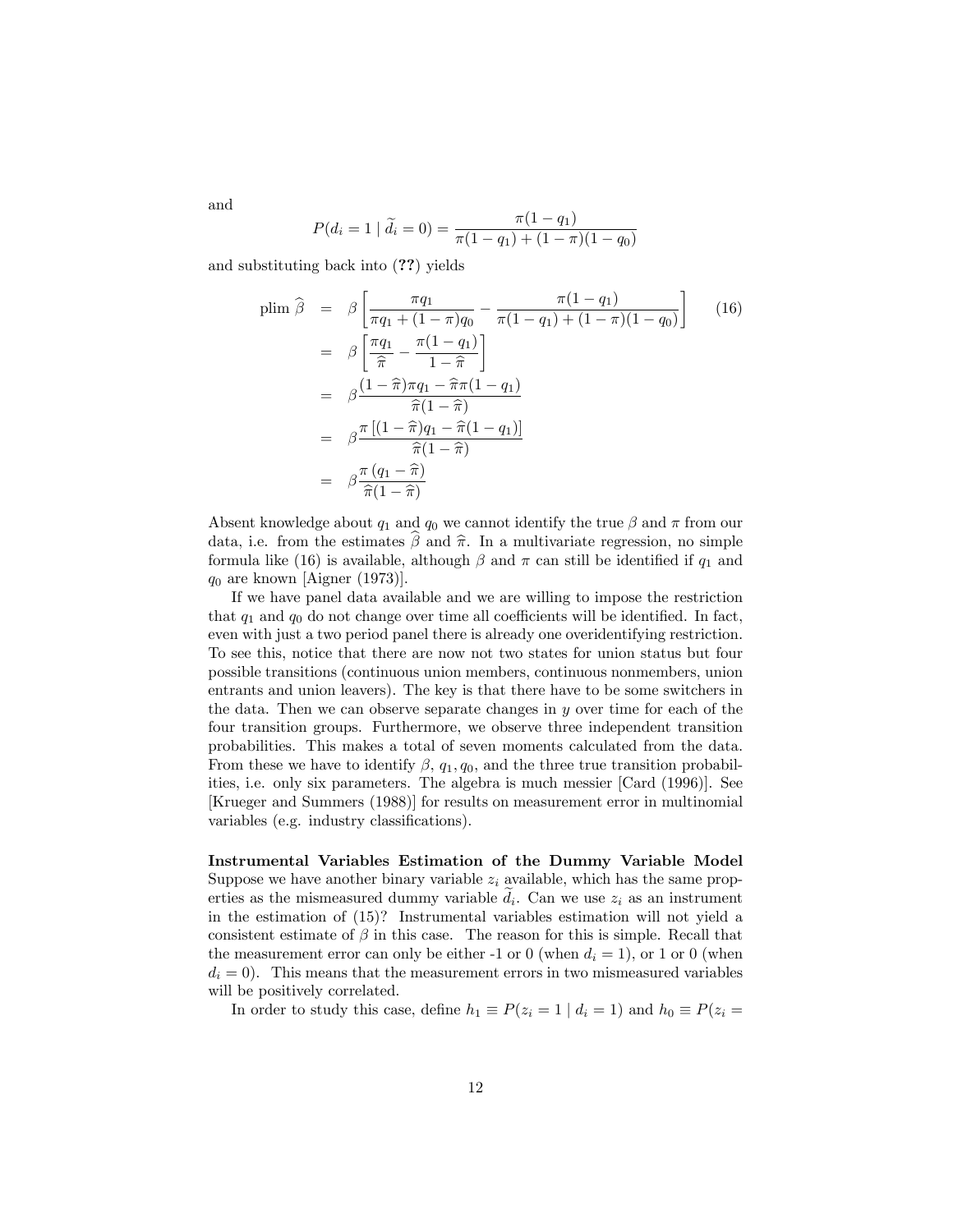$1 | d_i = 0$ ). The IV estimator in this case is simply the Wald estimator so that

plim 
$$
\hat{\beta}_{IV} = \frac{E(y_i \mid z_i = 1) - E(y_i \mid z_i = 0)}{E(\tilde{d}_i \mid z_i = 1) - E(\tilde{d}_i \mid z_i = 0)}.
$$
 (17)

The numerator has the same form as  $(??)$  with  $z_i$  replacing  $d_i$ . The terms in the denominator can also easily be derived:

$$
E(\tilde{d}_i \mid z_i = 1) = P(\tilde{d}_i = 1 | z_i = 1)
$$
  
= 
$$
\frac{P(\tilde{d}_i = 1, z_i = 1)}{P(z_i = 1)}
$$
  
= 
$$
\frac{P(\tilde{d}_i = 1, z_i = 1 | d_i = 1)P(d_i = 1) + P(\tilde{d}_i = 1, z_i = 1 | d_i = 0)P(d_i = 0)}{P(z_i = 1 | d_i = 1)P(d_i = 1) + P(z_i = 1 | d_i = 0)P(d_i = 0)}
$$
  
= 
$$
\frac{q_1 h_1 \pi + q_0 h_0 (1 - \pi)}{h_1 \pi + h_0 (1 - \pi)}
$$

and similarly for  $E(d_i \mid z_i = 0)$ . Substituting everything into (17) yields

$$
\text{plim } \widehat{\beta}_{IV} = \frac{\beta \left[ \frac{\pi h_1}{h_1 \pi + h_0 (1 - \pi)} - \frac{\pi (1 - h_1)}{(1 - h_1) \pi + (1 - h_0)(1 - \pi)} \right]}{\frac{q_1 h_1 \pi + q_0 h_0 (1 - \pi)}{h_1 \pi + h_0 (1 - \pi)} - \frac{q_1 (1 - h_1) \pi + q_0 (1 - h_0)(1 - \pi)}{(1 - h_1) \pi + (1 - h_0)(1 - \pi)}}.
$$

With some elementary algebra this simplifies to

plim 
$$
\hat{\beta}_{IV} = \frac{\beta}{q_1 - q_0}.
$$

The IV estimate of  $\beta$  is biased by a factor  $1/(q_1 - q_0)$ . This has some interesting features. The bias only depends on the misclassification rates in the variable  $d_i$ which is being used as the endogenous regressor. This is because more misclassification in the instrument will lead to a smaller first stage coefficient. Since generally  $1 > q_1 > q_0 > 0$ , IV will be biased upwards. Hence, OLS and IV estimation could be used to bound the true coefficient.

However, the true coefficient is actually identified from the data, using an idea analogous to the panel data case above [Kane, Rouse, and Staiger (1999)]. There are seven sample moments which can be computed from the data. There are four cells defined by the cross-tabulation of  $d_i$  and  $z_i$ . The mean of  $y_i$  can be computed for each of these cells. In addition, we have three independent sampling fractions for the cross-tabulation. This makes a total of seven empirical moments. From these moments we have to identify  $\alpha$ ,  $\beta$ ,  $\pi$ ,  $q_0$ ,  $q_1$ ,  $h_0$ , and  $h_1$ , i.e. seven parameters. These parameters are indeed just identified and can be estimated by method of moments.

## References

[Aigner (1973)] <sup>"</sup>Regression With a Binary Independent Variable Subject to Errors of Observation," Journal of Econometrics 1, 49-60.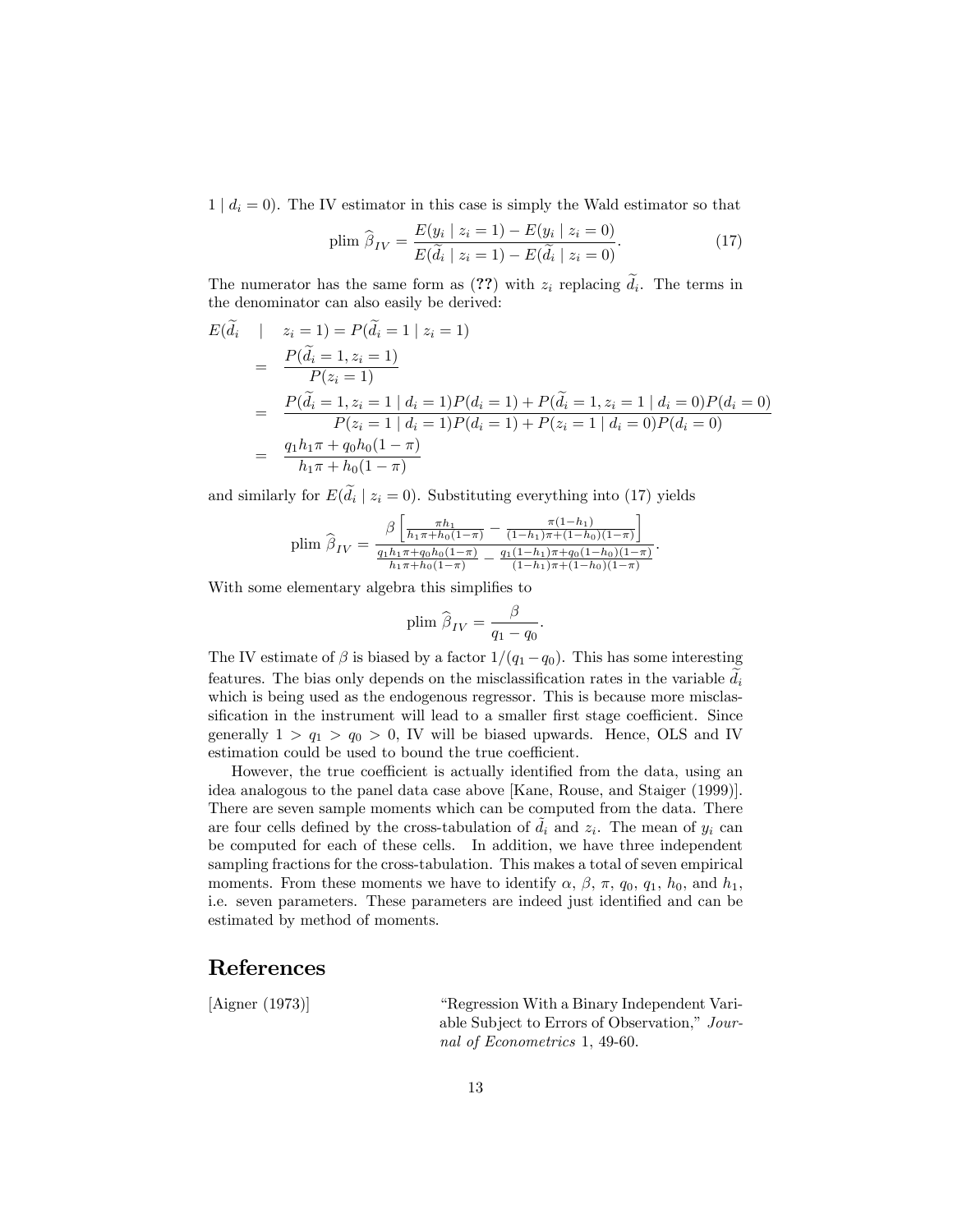| [Angrist and Krueger (1991)]      | "Does Compulsory Schooling Attendance Af-<br>fect Schooling and Earnings?" Quarterly<br>Journal of Economics 106, 979-1014.                                         |
|-----------------------------------|---------------------------------------------------------------------------------------------------------------------------------------------------------------------|
| [Ashenfelter and Krueger (1994)]  | "Estimates of the Economic Return to<br>Schooling from a New Sample of Twins,"<br>American Economic Review 84, 1157-1173.                                           |
| [Black, Berger, and Scott (1998)] | "Bounding Parameter Estimates with Non-<br>classical Measurement Error," Journal of the<br>American Statistical Association 95, 739-748.                            |
| [Bound et.al. $(1994)$ ]          | "Evidence on the Validity of Cross-Sectional"<br>and Longitudinal Labor Market Data," Jour-<br>nal of Labor Economics 12, 345-368                                   |
| [Bound and Krueger (1991)]        | "The Extend of Measurement Error in Longi-<br>tudinal Earnings Data: Do Two Wrongs Make<br>a Right?" Journal of Labor Economics 9, 1-<br>24.                        |
| [Card (1996)]                     | "The Effect of Unions on the Structure of<br>Wages: A Longitudinal Analysis," Economet-<br>rica 64, 957-979                                                         |
| [Deaton $(1985)$ ]                | "Panel Data from Time Series of Cross-<br>Sections," Journal of Econometrics 30, 109-<br>126                                                                        |
| [Griliches (1986)]                | "Data Problems in Econometrics," in: Zvi<br>Griliches and Michael Intriligator, eds.,<br>Handbook of Econometrics, vol. 3, Amster-<br>dam: North Holland, 1465-1514 |
| [Griliches and Hausman (1986)]    | "Errors in Variables in Panel Data" Journal<br>of Econometrics 31, 93-118                                                                                           |
| [Hyslop and Imbens (2001)]        | "Bias From Classical and Other Forms of<br>Measurement Error," Journal of Business and<br>Economic Statistics 19, 475-481.                                          |
|                                   | [Kane, Rouse, and Staiger (1999)] "Estimating Returns to Schooling When<br>Schooling is Misreported," NBER Working<br>Paper No. 7235                                |
| [Klepper and Leamer (1984)]       | "Consistent Sets of Estimates for Regressions<br>with Errors in All Variables," Econometrica<br>52, 163-183                                                         |